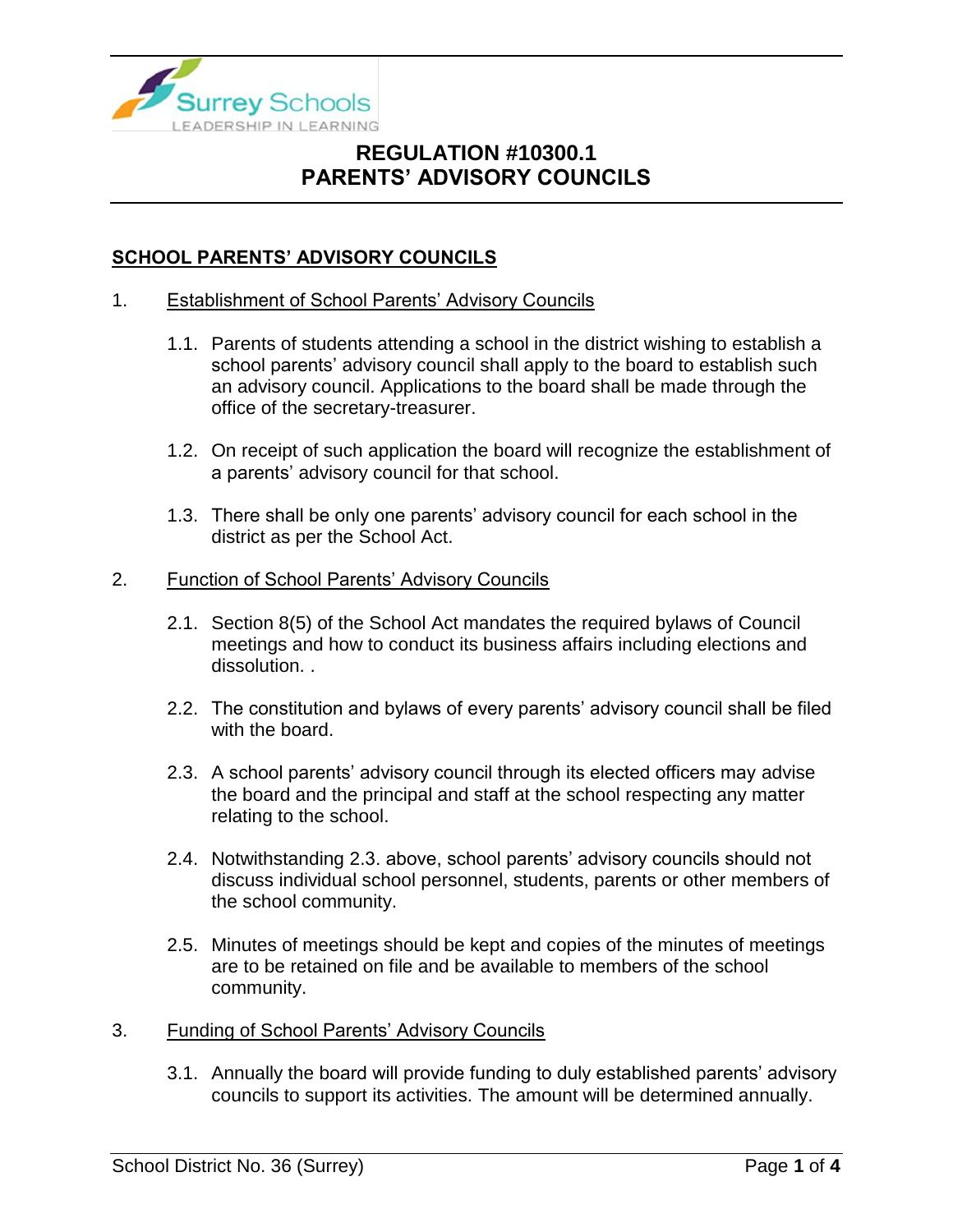

3.2. Individual school parents' advisory councils will use the money provided to support its activities consistent with its constitution and bylaws, as amended, and as approved from time to time by its membership.

### **SURREY SCHOOL DISTRICT PARENT ADVISORY COUNCIL**

The board recognizes the District Parent Advisory Council as representing individual school parents' advisory councils. Such recognition is subject to the understanding that:

- 1. Membership and participation in the council and its activities is open to all parents' advisory councils established pursuant to this policy and, as per the School Act.
	- 1.1. Each parents' advisory council may elect annually one of its members to be a representative on the district parents' advisory council for a term of not more than one year.
	- 1.2. Minutes of the District Parent Advisory Council meetings will be provided to the board and kept on file in the secretary-treasurer's office.
	- 1.3. A superintendent of schools or designate, and /or a trustee may attend any meeting of the District Parent Advisory Council.

### 2. District Parent Advisory Council Function

The stated objective of the school District #36 Parent Advisory Council is to encourage cooperation and communication among parents, students, educators and school district appointed and elected representatives. In meeting this objective District #36 Parent Advisory Council, as the recognized district representative group, shall:

- 2.1. Promote the interests of the public school system throughout the district.
- 2.2. Liaise with the board, district staff assigned this responsibility by the board or the superintendent and other partner groups.
- 2.3. Liaise with the British Columbia Confederation of Parent Advisory Councils.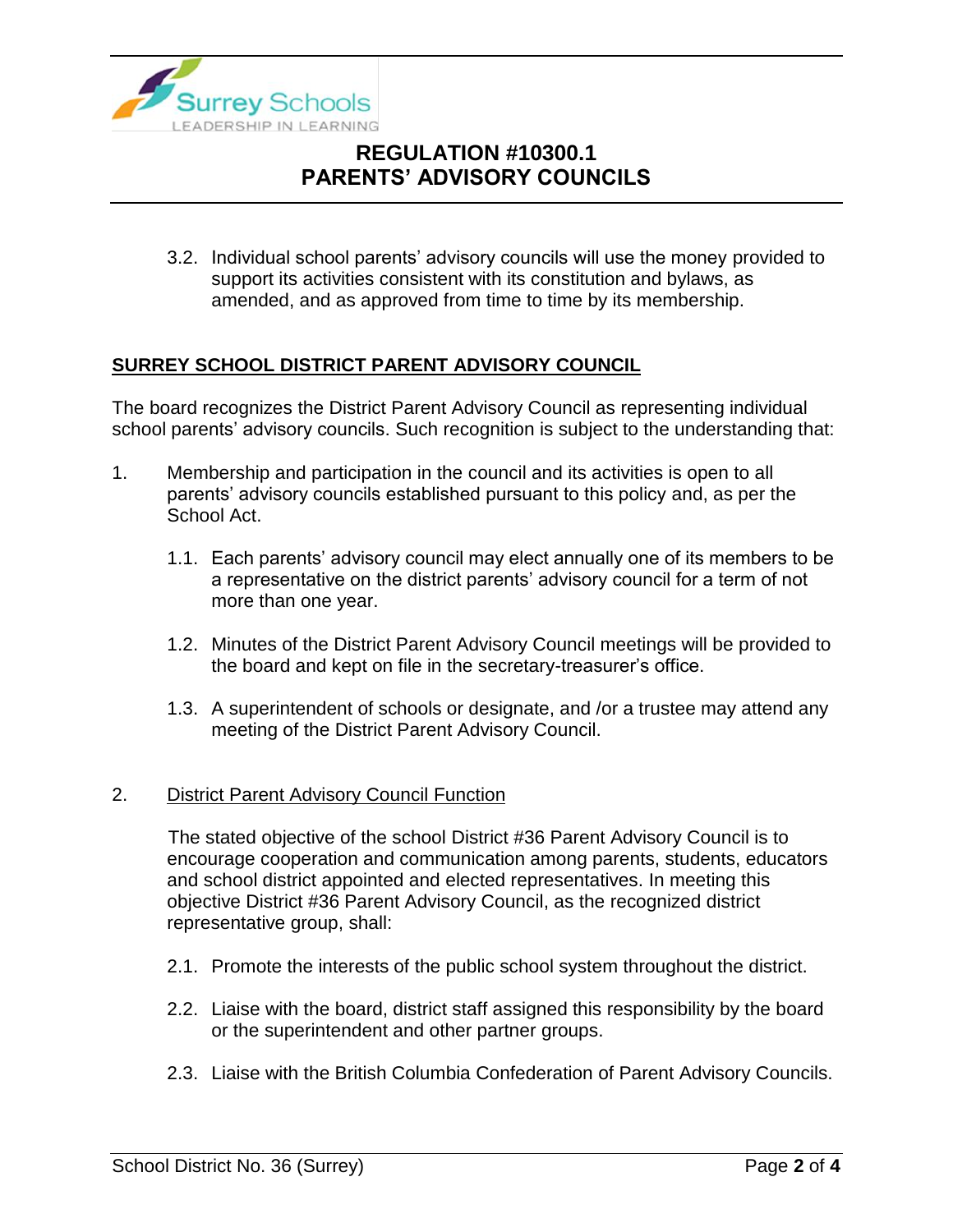

2.4. Provide a vehicle for communication among parents' advisory councils and provide assistance to councils as requested.

### 3. Board Support for the District Parent Advisory Council (DPAC)

- 3.1. The board shall provide meeting space for DPAC meetings free of charge for up to two meetings a month.
- 3.2. The board shall provide access to reprographic services with a budget of up to \$1,000 annually to support the publication of newsletters and other materials.
- 3.3. The board shall provide access to the school district courier system to DPAC to enable them to distribute mail to and from schools and district offices.
- 3.4. The board shall provide to the District Parent Advisory Council, without charge, a copy of all regular board meeting agendas and a copy of the board policy manual with amendments as necessary.

### **DISTRICT COMMITTEES THAT INCLUDE PARENT MEMBERS**

- 1. District committees which call for parent members will include the following:
	- a) One or more representatives appointed by the District Parent Advisory Council.
	- b) One or more members of the parents' advisory council where the district committee's mandate deals with a program or service that is located at a specific school.
	- c) Other parent representatives as determined by the board's terms of reference for a specific district committee.
- 2. The District Parent Advisory Council shall appoint representatives to district committees for a one-year term.
- 3. Where applicable, the parents' advisory council shall appoint representatives to district committees for a one-year term.